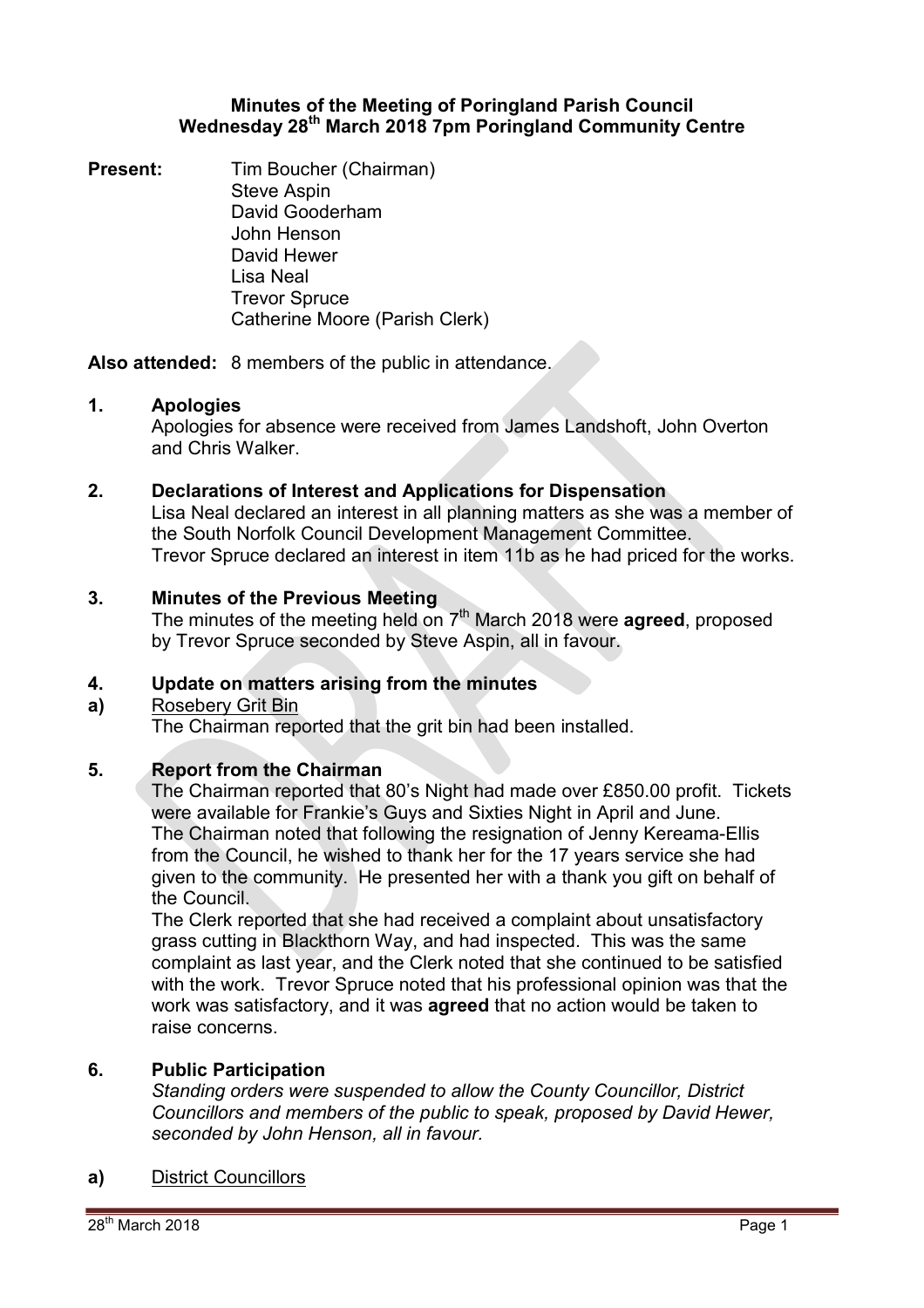Lisa Neal reported that South Norfolk together with legal advisors had concluded that the five year land supply had been met according to the Strategic Housing Market Assessment, but further work was ongoing relating to the Joint Core Strategy. This meant that the Burgate Lane application was likely to be refused through a delegated officer decision. Figures were also being calculated for the rural areas housing supply.

**b)** County Councillor Not present, apologies sent.

# **c)** Public Participation

A member of the public asked for an update on the footpath in Shotesham Road. The Chairman noted that this was on the agenda later in the meeting. A member of the public complained about how slow progress was on the cycleway. The Clerk was asked to contact the contractors to ask whether they were on target.

A member of the public referred to a letter from 2013 regarding the closure of Carr Lane, the proposed vehicle activated sign on The Street, and the 20mph speed limit in Shotesham Road, asking when these would be delivered. The Clerk was asked to make enquiries with Norfolk Homes.

A member of the public who had made the application to open a pharmacy in Poringland thanked the Parish Council for their support. He noted that he was working on the appeal with his solicitor, and had a couple of possibilities for premises.

A member of the public noted that the three way lights controlling Windmill Close were excessive. The Clerk was asked to email the contractors asking whether these could be reassessed. Concern was expressed that lights would be put up on Elizabeth Road before Easter. **Clerk**

A member of the public reported problems with parking at the Community Centre and asked what the Parish Council planned to do about this. The Clerk reported that the planning application for an extension giving 16 extra spaces had been submitted that day, and that it was not possible within current resources to police the car park. The Facilities Advisory Group had been tasked with discussing this, and the Clerk did actively deal with cars inappropriately parked.

A member of the public reported that the pavement outside 128 The Street was blocked by standing water, the Clerk was asked to report this. A member of the public noted that the directional signage opposite Shotesham Road needed cleaning. The Clerk noted that she had been advised that if it was cleaned, the lettering would fall off, and that it would be replaced. The Clerk was asked to chase this up. **Clerk Clerk**

*Standing orders were reinstated. Lisa Neal left the meeting and observed from the public area.* 

### **7. Planning**

### **a)**  Applications Received

**i)**  2018/0048 Land to the east of Overtons Way: Contruction of 8no. new 3 storey, 3 bedroom townhouses with private gardens and parking allocation.

David Gooderham had viewed the plans and visited the site. He noted that

**Clerk**

**Clerk**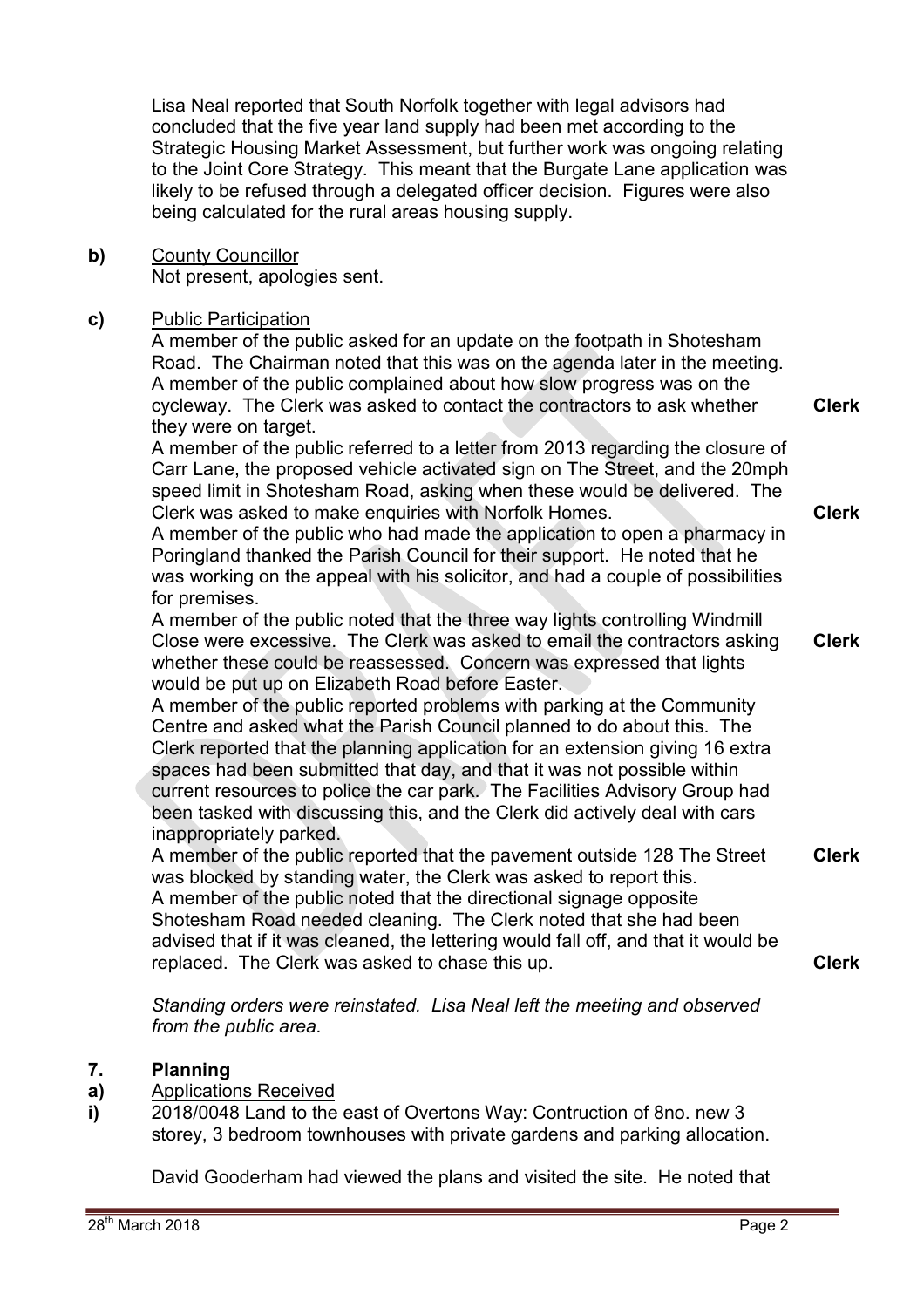the site had been originally intended for commercial use, in keeping with the immediate surrounding area and as a hub of the village. The residential proposal was for large three bedroom houses which was not what the village required, and would turn the entrance of Devlin Drive into a canyon. The site was not enclosed from Budgens. It was noted that approval would prevent the development of a commercial village centre, which was not sustainable. The Council would support an application for commercial units with flats above, in a similar style to those being built. It was felt that the site was overcrowded and that there would be parking issues. The removal of the mature hedge would be disappointing.

It was **agreed** to object to the application based on the above comments, proposed by David Gooderham, seconded by John Henson, all in favour. **Clerk**

**ii)** 2018/0420 127 Cawstons Meadow: Single storey kitchen extension to front elevation.

David Gooderham had viewed the plans and visited the site. The proposed extension would extend the building line at the front, however this was replicated in other properties in the road.

It was **agreed** to make no comments, proposed by David Gooderham, seconded by John Henson, all in favour. **Clerk**

- **b)** Planning Decisions
- **i)**  2017/2867 Land south of Stoke Road and west of The Street: Discharge of condition 12 of planning permission 2014/1994/RVC – provision of cycleway/footway. **APPROVED**
- **ii)**  2018/0073 Land to the rear od 6 Old Mill Road: Erection of a single storey detached dwelling. **REFUSED**
- **iii)**  2018/0197 13B Upgate: Single storey rear extension and front entrance porch. **APPROVED**
- **iv)**  2018/0355 8 Caistor Lane: Single storey rear extension, new pitched roof over existing first floor structure, new external rendering and cladding, new windows and minor alterations. **APPROVED**

*Lisa Neal returned to the meeting.* 

### **8. Correspondence and Consultations**

### **a)**  'Ping' Table Tennis

The Clerk outlined an opportunity that the Council had to host an outdoor table tennis table between July and September, keeping it afterwards if the Council wished. The Council would ensure that the table was supplied with free bats and balls for the duration of the 12 weeks, and after that could consider whether a sale / deposit scheme could work in future, or whether it was just provided for people to use. Once it was owned by the Council, consideration could be given to putting down grass grids to prevent wear and to give a standing surface. It was **agreed** to accept the table, proposed by Lisa Neal, seconded by David Hewer, all in favour.

**9. Finance**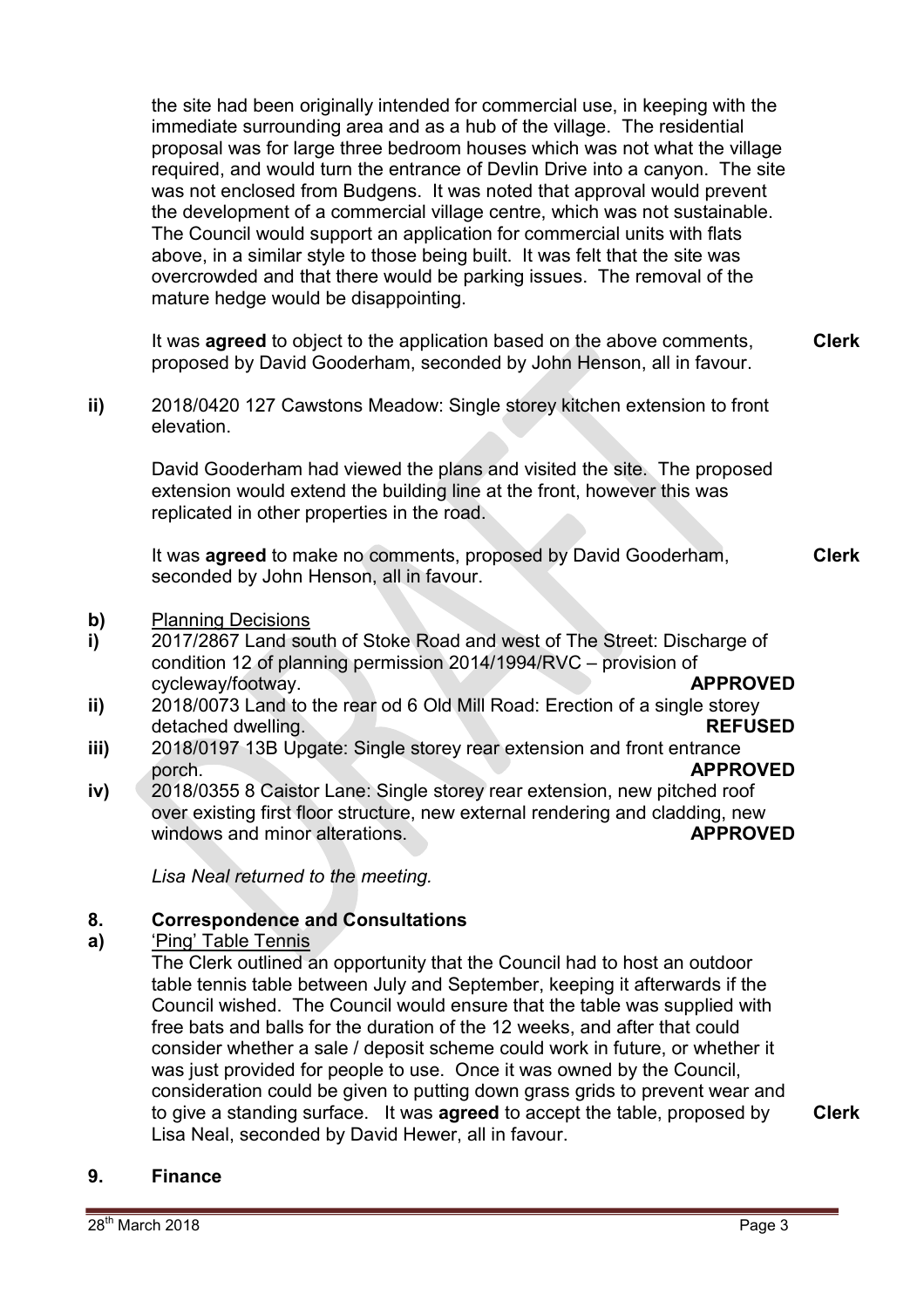- **a)** Receipts, Payments, and Bank Reconciliation The receipts, payments and bank reconciliation for February 2018 were presented and **noted**.
- **b)** Accounts for Payment It was **agreed** to pay the following accounts, proposed by John Henson, seconded by David Hewer, all in favour.

|  |                                      | <b>Staff Salaries</b>          | £6,584.16 |
|--|--------------------------------------|--------------------------------|-----------|
|  | <b>HMRC</b>                          | <b>PAYE &amp; NIC</b>          | £2,082.64 |
|  | <b>Norfolk Pension Fund</b>          | Superannuation                 | £2,036.46 |
|  | BT                                   | <b>Telephone and Broadband</b> | £41.36    |
|  | Microshade                           | <b>Hosted IT</b>               | £217.62   |
|  | <b>SLCC Enterprises</b>              | Level 4 50% Fees               | £1,320.00 |
|  | <b>Spruce Landscapes</b>             | <b>Grounds Maintenance</b>     | £226.00   |
|  | South Norfolk Council                | <b>Premises Licence Fee</b>    | £180.00   |
|  | <b>Total Gas &amp; Power</b>         | <b>CC Electricity</b>          | £784.41   |
|  | <b>ESPO</b>                          | CC Gas - January 2018          | £233.70   |
|  | <b>ESPO</b>                          | CC Gas - February 2018         | £226.00   |
|  | Wave                                 | <b>CC Water</b>                | £288.07   |
|  | <b>Hugh Crane Cleaning</b>           | <b>Cleaning Materials</b>      | £89.28    |
|  | WorldPay                             | <b>Card Machine Charges</b>    | £0.95     |
|  | R McCarthy                           | <b>Event Expenditure</b>       | £24.20    |
|  | Eon                                  | <b>PF Electricity</b>          | £330.75   |
|  | Wave                                 | PF Water                       | £68.54    |
|  | South Norfolk Council                | <b>Rates - Bowls Club</b>      | £32.05    |
|  | South Norfolk Council                | Rates - Football Pavilion      | £108.46   |
|  | <b>Spruce Landscapes</b>             | Cem - Grounds Maintenance      | £750.00   |
|  | Wave                                 | Cem - Water                    | £13.05    |
|  | <b>Poringland First Responders</b>   | Section 137 Donation           | £75.00    |
|  | <b>J&amp;A Saunders</b>              | <b>Window Cleaning</b>         | £90.00    |
|  | Veolia                               | Waste                          | £62.45    |
|  | <b>Spruce Landscapes</b>             | Grave Lift / Grit Bin Install  | £276.00   |
|  | Barclaycard                          | Various                        | £750.86   |
|  | <b>MPS Doors</b>                     | Door Servicing                 | £204.00   |
|  | <b>Spruce Landscapes</b>             | Level & Turf Graves            | £174.00   |
|  | <b>Martin Daws</b>                   | Paint Barge Boards             | £290.00   |
|  | <b>Norse Eastern Ltd</b>             | Neighbourhood Plan Survey      | £2,130.00 |
|  | <b>Best Norfolk Office Solutions</b> | Six Strategic Administrator    | £56.88    |
|  | C Moore                              | Petty Cash Top Up              | £73.74    |
|  | Houseproud                           | PF Caretaking                  | £217.62   |
|  | <b>Norfolk Citizens Advice</b>       | S137 Donation                  | £75.00    |

### **c)** Financial Risk Assessment

The review financial risk assessment was **agreed**, proposed by David Gooderham, seconded by David Hewer, all in favour.

### **10. Committees and Advisory Groups**

### **a)**  Playing Field Trust

The report of the meeting was **noted**.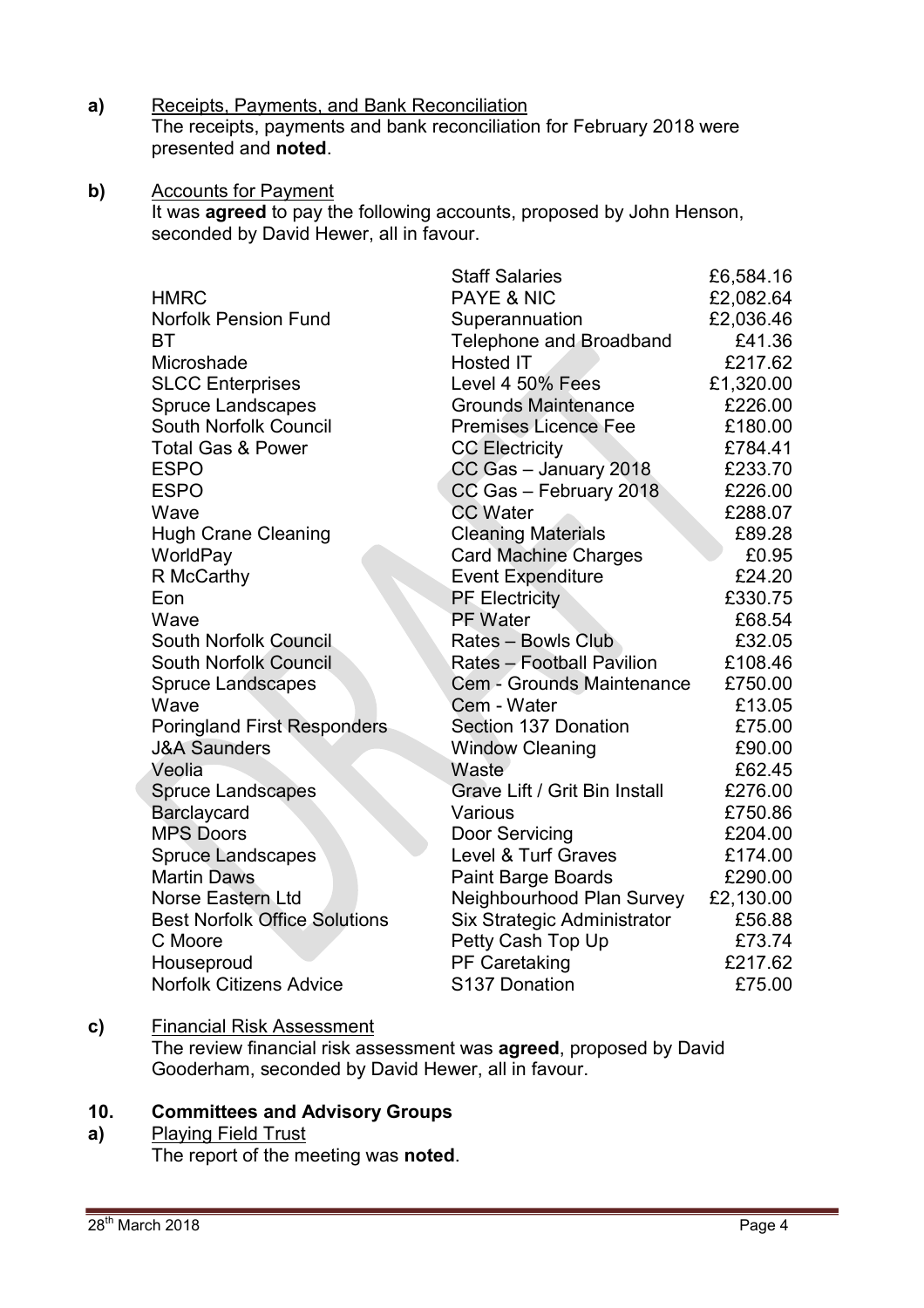# **11. Other Matters**

# **a)** Community Land Project Consultant

The Chairman reported that a successful series of interviews had been conducted, and that the Group were recommending WDR & RT Taggart. It was **agreed** to appoint WDR & RT Taggart, proposed by Tim Boucher, seconded by John Henson, all in favour.

**Clerk**

*Trevor Spruce left the room for the duration of the next item.* 

### **b)** Play Inspection Repairs

The Clerk reported that the necessary repairs would cost £3,342.06 for Mulberry Village Green and £496.26 for Trafalgar, from commuted sums. It was **agreed** to undertake these works, including the replacement of the wooden bins, proposed by John Henson, seconded by David Hewer, all in favour.

**Clerk**

### *Trevor Spruce returned to the meeting.*

### **c)** Action Plan Update

The Clerk presented an update to the Annual Action Plan which was noted. The function of the Strategic Six and the Six Youth Council was discussed, and would be monitored. The Clerk was asked to invite the Six Youth Council to attend the Annual Parish Meeting to update on their current and planned activities. **Clerk**

### **d)** Appointment to Facilities Advisory Group

It was **agreed** to appoint Lisa Neal to the Advisory Group, proposed by John Henson, seconded by Trevor Spruce, all in favour.

## **e)** Groundwater in Cemetery

The Clerk briefed the Council on water issues in the cemetery that had arisen in recent months, and were affecting burials in the furthest end of the cemetery. Government advice was circulated. It was **agreed** that a groundwater audit would be undertaken, and the Clerk was delegated to confirm a quotation with Cemetery Development Services (approx. £3,600) and go ahead with this work, proposed by John Henson, seconded by David Hewer, all in favour.

It was noted that the cemetery was becoming full already, and that the Council should consider looking for new land as it could be a lengthy process to purchase and set up a second cemetery. The Clerk was asked to put this onto the next Strategic agenda. **Clerk**

## **f)** Bollards

The Clerk noted that an unauthorised encampment had attempted access to the Village Green the previous week but had been turned away by the Police, who had suggested that some form of barriering should be put up to make the site less accessible. It was **agreed** that the Clerk and Trevor Spruce would arrange sensible solutions to prevent access, using mature hedging trees, birdbeak fencing and collapsible bollards, proposed by John Henson, seconded by David Hewer, all in favour. **Clerk**

**Clerk**